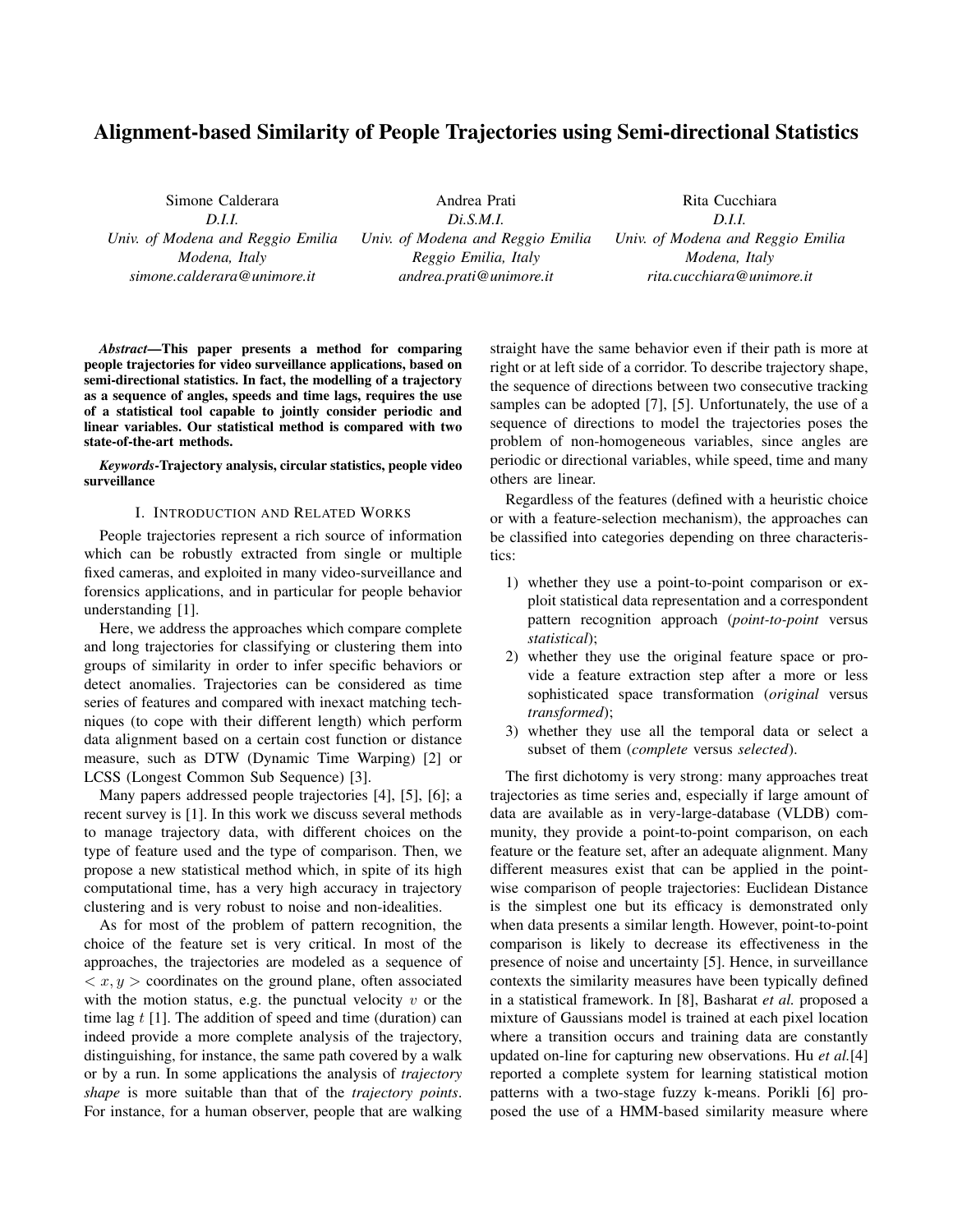each trajectory is modelled with a HMM and compared using the cross likelihood.

Regarding the second issue, most of the point-to-point methods work on the original data but some papers exist to work into a more suitable transformed space. For instance, by working on angles we proposed to use a symbol representing a quantization of the angle into main directions. This method has been extended in a recent work by [5]: the authors proposed an edit distance with a global alignment approach on a sequence of symbols representing angles, speeds and discontinuities. Finally, also an adequate reduction of the representative data in the dataset is possible: while many approaches use the complete time series, others [5] select a subset of representative points only by automatically identifying the discontinuities in the trajectory.

In this paper we propose a statistical, transformed and complete approach where all the data are transformed by mapping each original point into a symbol representing the most suitable pdf with an EM to estimate the pdf parameters. In order to have a complete approach, we aim at jointly working on both periodic (angle) and linear (speed and time) data; but their statistical formulation became less trivial since the space is not homogeneous. To take different nature of these features into account and to use a statistical model, the resulting trivariate joint probability  $p(\theta, v, t)$  can be easily modelled as the product  $p(\theta) \cdot p(v) \cdot p(t)$  if and only if the three variables result to be statistically independent. Since the velocity is computed using both space and time the statistical independence assumption is not feasible, additionally when the sampling rate is not constant the time variable is also not negligible and must be accounted in comparing sequences. As a consequence the joint probability must be modelled by using a directional (univariate) pdf for  $\theta$  and a linear (bivariate) pdf for  $v$  and  $t$ . The estimation of the covariance matrix for this trivariate joint pdf can be quite challenging since the dependency between  $\theta$ ,  $v$  and  $t$  must be modelled properly. When a directional or periodic variable is combined with linear ones the term *semi-directional* is often used [7].

Hence, we define a mixture of semi-directional pdfs, named *AWLG* (Approximated Wrapped and Linear Gaussian) to model and analyze people trajectory shapes. Each semi-directional pdf (representative in the mixture of a given trajectory) is mapped to a symbol in order to the trajectory in a sequence of symbols.

In the following sections, we will detail the method and then provide a comparison with two state-of-the-art methods falling into other two categories. The method proposed by [2] has been selected as representative of the methods used in time series comparison in large database, without the use of statistics, and with a very-high-speed point-to point comparison in the original feature space without any subsampling. The method [5] is a very recent proposal that still works without statistical models, but on a transformed space with a quantization of both the time and the feature domain.

# II. OBSERVATION MODEL

Among the possible pdfs from directional statistics to model angles, the *approximated wrapped Gaussian* (AWG) is one the most used since it derives from the Gaussian and can be thus easily treated:

$$
AWG\left(\theta|\theta_0,\sigma\right) = \frac{1}{\sqrt{2\pi}\sigma}e^{-\frac{\left((\theta-\theta_0)\text{ mod }2\pi\right)^2}{2\sigma^2}}\tag{1}
$$

where the operation "mod" represents the remainder of the division and resulting angle must be in the interval  $(-\pi, \pi]$ , being the input angle  $\theta$  in this interval.

Dealing with semi-directional data, the joint pdf we used is called Approximated Wrapped and Linear Gaussian (AWLG) and is defined as:

$$
AWLG\left(X|\mu,\Sigma\right) = \frac{1}{\sqrt{2\pi \cdot |\Sigma|}} e^{-\frac{1}{2}(X-\mu)^T \Sigma^{-1}(X-\mu)}
$$
 (2)

Here 
$$
X = \begin{bmatrix} \theta \\ v \\ t \end{bmatrix}
$$
 is the observation,  $\mu = \begin{bmatrix} \theta_0 \\ v_0 \\ t_0 \end{bmatrix}$  is the   

$$
\begin{bmatrix} (\theta - \theta_0) \mod 2\pi \end{bmatrix}
$$

mean,  $X - \mu =$  $\overline{\phantom{a}}$  $v - v_0$  $t-t_0$ is the "difference"

between them,  $\Sigma$  is the covariance matrix and  $\Sigma$  denotes its determinant. This expression is similar to a trivariate Gaussian pdf, but one of the three dimensions is represented by a AWG.

In order to account for trajectories with different main directions and speeds, a mixture model (called MoAWLG) can be defined and the corresponding EM steps can be found (for bivariate version of it) in [7].

#### III. COMPARING TRAJECTORIES

A sequence  $T_j$  of  $n_j$  semi-directional data  $(\theta, v \text{ and } t)$  can be written as:  $T_i =$  $\{\langle \theta_{1,j}, v_{1,j}, t_{1,j}\rangle, \cdots, \langle \theta_{n_j,j}, v_{n_j,j}, t_{n_j,j}\rangle\}$ . In order to cluster or classify these sequences, a method for comparing them by means of a suitable similarity or distance measure is mandatory. Assuming that the three variables are statistically dependent, the EM algorithm of the corresponding distribution can be run on every trajectory of the training set to learn the MoAWLG's parameters. After obtaining the main components of the associated distribution, it is possible to encode each data  $\langle \theta_i, v_i, t_i \rangle$ with a symbol  $S_i$  with a Maximum-A-Posteriori (MAP) approach, which associates a single value to the most similar component of the mixture distribution representing the data. With this MAP approach each trajectory  $T$  is encoded with a sequence of symbols  $\overline{T} = \{S_1, S_2, ..., S_n\}$ . The symbol  $S_i$  corresponds to a AWLG component  $(S_i \leftrightarrow \langle (\mu_r, \Sigma_r) \rangle)$  as in eq. (2)), where  $\mu_r$  and  $\Sigma_r$  are the parameters of the  $r^{th}$ components of the MoAWLG that maximizes the posteriori.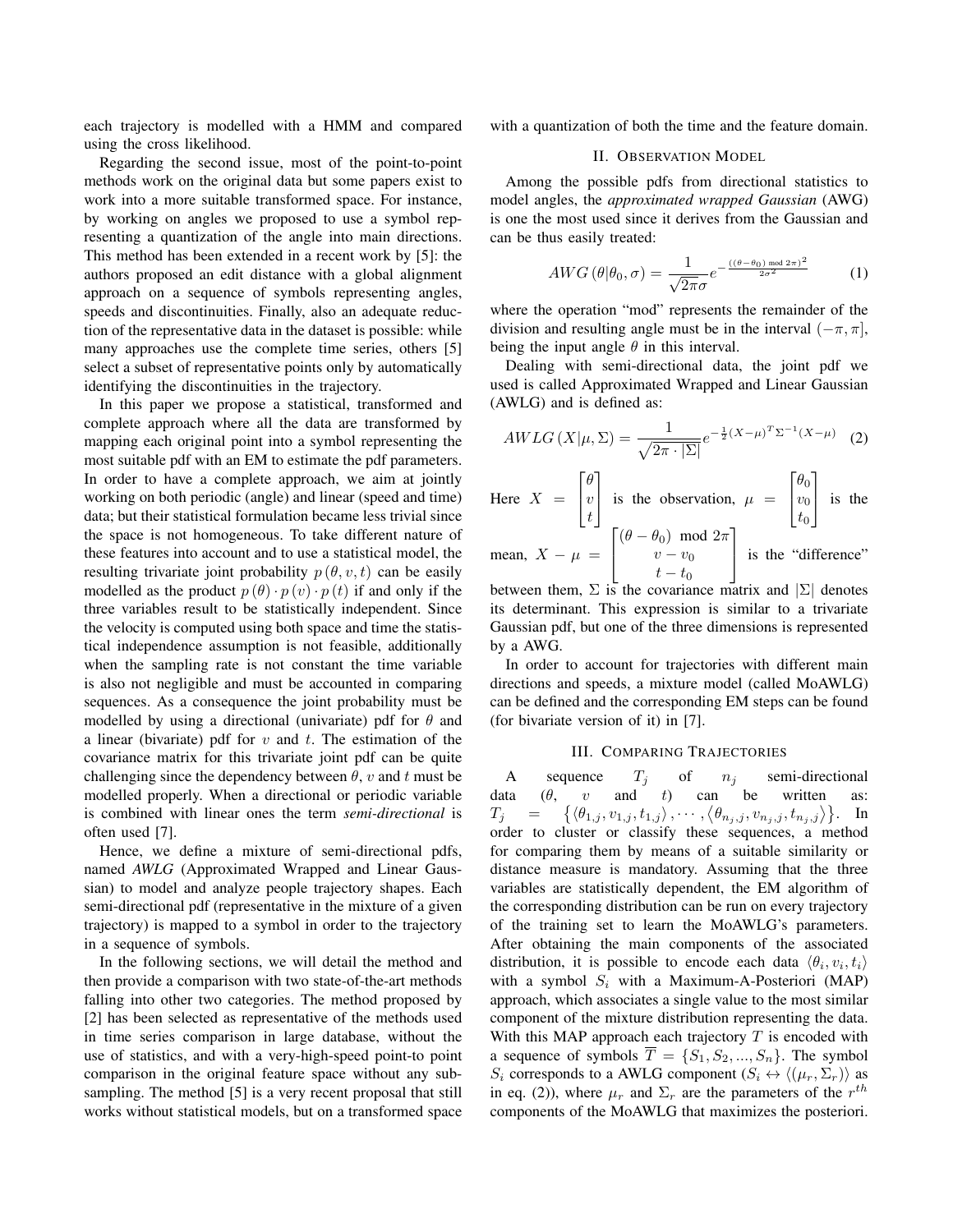This representation allows to compare sequences if a suitable measure  $\Omega\left(\overline{T}_{i},\overline{T}_{j}\right)$ , which must be obtained through an alignment process, is defined. Among the various techniques, we propose to adopt the *global alignment*, specifically the well-known Needleman-Wunsch algorithm which also accounts for *gaps*. A global alignment (over the entire sequence) is preferable (instead of a local one) because the former preserves both global and local shape characteristics.

In global alignment a cost  $C(S_i, S_j)$  of the alignment between two symbols  $S_i$  and  $S_j$  must be defined:

$$
C(S_i, S_j) = KL\left(AWLG\left(X|\mu_{r_i}, \Sigma_{r_i}\right)|AWLG\left(X|\mu_{r_j}, \Sigma_{r_j}\right)\right)_{(3)}
$$

where  $r_i$  and  $r_j$  are the selected components for symbols  $S_i$ and  $S_i$ , respectively. KL corresponds to the Kullback-Leibler divergences between two AWLG distributions. Since AWLG is an approximation of a Gaussian, the analytical formulation of the KL divergence between normal distributions can be used. Given  $AWLG(X|\mu_1, \Sigma_1)$  and  $AWLG(X|\mu_2, \Sigma_2)$ , their KL divergence is equal to:

$$
KL = \frac{1}{2} \ln \frac{|\Sigma_2|}{|\Sigma_1|} - \frac{N_1}{2} +
$$
  
+  $\frac{1}{2}$ tr $(\Sigma_2^{-1} \Sigma_1) + \frac{1}{2} ((\mu_1 - \mu_2)^T \Sigma_2^{-1} (\mu_1 - \mu_2))$   
(4)

where  $N_1$  is the dimension of  $\Sigma_1$ .

# IV. EXPERIMENTAL RESULTS AND DISCUSSION

To test the proposed measure a corpus of trajectories acquired in a typical campus scenario during several working days has been collected and manually ground-truthed. We decided to evaluate the efficacy of the similarity measure in clustering similar trajectories based on direction, velocity and time observations. Four different campaigns have been carried out. The first two (T1 and T2 in Tab. I) consist in clustering trajectories acquired during ordinary days. The third test (T3 in Tab. I) campaign consists in trajectories performed by authors instructed to follow specific paths. The last campaign (T4 in Tab. I) aims to test the influence of speed in the clustering process; more precisely, the trajectories in the data set share the same direction but are performed at significantly different speeds.

As said in the introduction, we compared our method with those proposed in [2] and [5]. Without going into details, the method in [2] simply performs a point-to-point comparison adopting the Euclidean distance in conjunction with the DTW algorithm to align sequences of different length. Conversely, the approach in [5] first performs a subsampling of the trajectories by finding some interesting points (breakpoints) that represent temporal (start or stop events) or spatial (sudden or slow direction changes) discontinuities. Once the breakpoints are detected, the time series are described by the sequences of their breakpoints, in particular by a triplet (direction, speed and elapsed time) computed between two consecutive breakpoints. The similarity measure between two sequences is then obtained by associating, through quantization, every breakpoints' triplet to a symbol, by aligning separately the three symbol sequences, one for every quantity (direction, speed and time), using the Needleman-Wunsch algorithm, and finally by summing up all the alignment scores with a weighted sum.

| Test ID        | $#$ trajs | [2]    | [5] | AWLG |
|----------------|-----------|--------|-----|------|
| T1             | 140       | 78%    | 73% | 95%  |
| T <sub>2</sub> | 108       | 80%    | 87% | 99%  |
| T <sub>3</sub> | 195       | 94%    | 86% | 96%  |
| T4             | 100       | $90\%$ | 80% | 97%  |
| Table I        |           |        |     |      |

SUMMARY OF THE RESULTS.

To perform a fair comparison we adopt the same clustering algorithm for the three considered similarity measures, computing the distance matrix between the time series with the corresponding approach. The choice of the clustering algorithm is not critical: we selected the iterative variant of the *k-medoids* algorithm [7]: the algorithm iteratively merges similar clusters until convergence to obtain the "best" number of clusters.

The accuracy have been evaluated comparing the clustering results against a manual ground truth and the results are summarized in Tab. I.

By observing the results it is evident that our proposal outperforms the compared methods in all the tests. This is mainly due to both the statistical quantization of the data, that tends to filter out the measurement noise and tracking errors, and the adoption of linear and angular distributions to jointly model the multi-dimensional observation (direction, speed and time).

Most of the errors of the method in [2] are due to the absence of a statistical approach. Regarding [5], most of the errors are due to the high number of score weights used to compute the similarity measure. It is indeed difficult to find the optimal values that fit for all the considered scenarios. Additionally, another important issue is that the method considers the speed as disjoint from the direction, by performing different alignments and then summing up the similarity scores. In this manner, two time series may be similar in direction but dissimilar in speed, but still result to be similar depending on the weights assigned to the two measures. Fig. 1 shows some examples of the trajectories used in the tests and the most numerous clusters obtained by our method.

As said before, the high accuracy achieved by our proposal comes at the price of time performances, mainly due to the EM algorithm that iterates until convergence. In fact, the average time (computed implementing all the algorithms in Matlab on a Core 2 Duo PC running Windows Vista) needed to perform a single comparison between two time